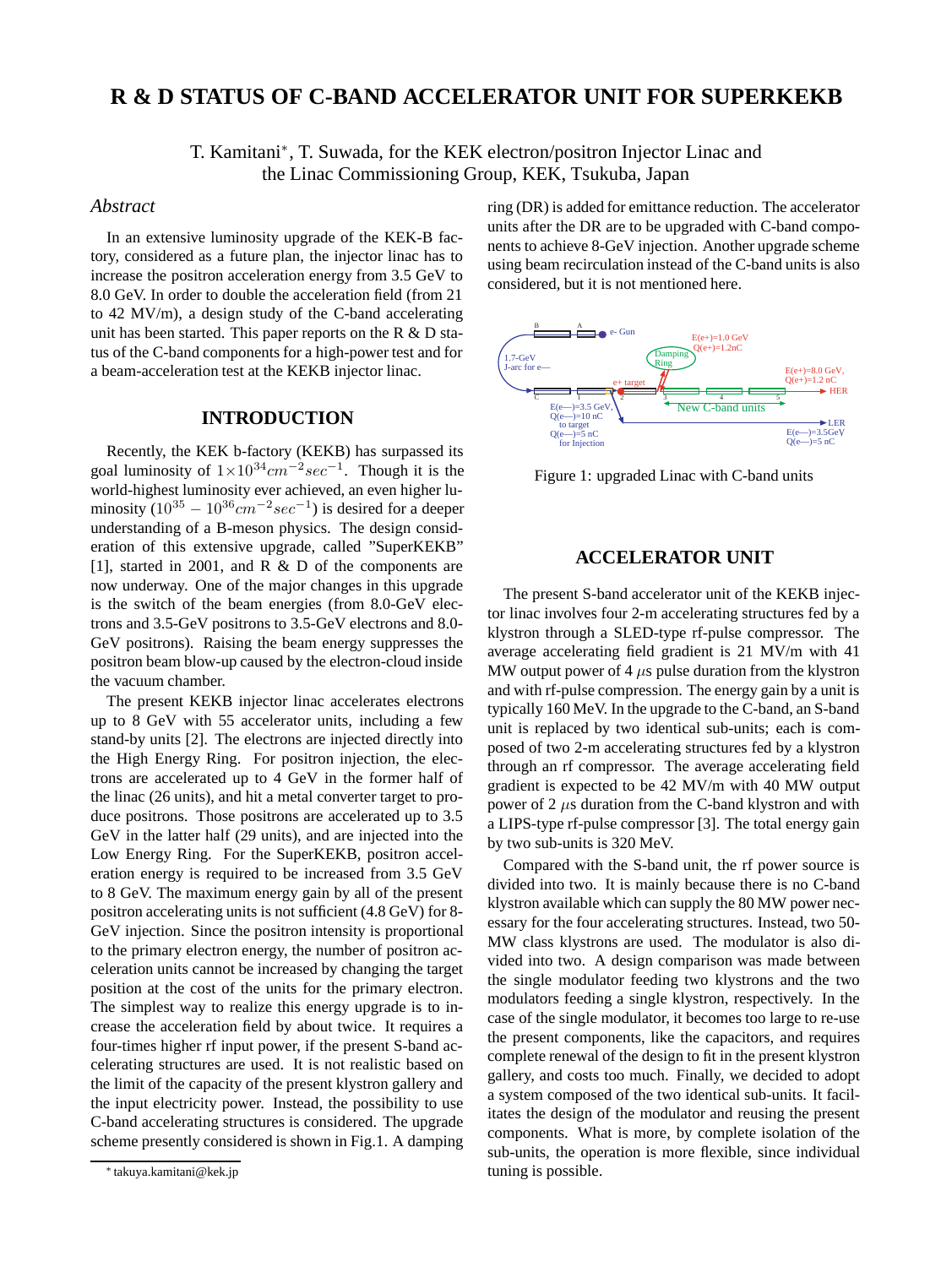#### **RF SOURCE**

The present S-band unit uses a 50-MW class klystron (Mitsubishi PV3050 or Toshiba E3730), which supplies 41 MW output power of 4.0  $\mu$ s rf pulse duration. In the R &Dwork for the C-band linear collider, a 50-MW class klystron was developed by T. Shintake and H. Matsumoto [4] and is commercially available (Toshiba E3746). It is operated at 5712 MHz with a beam of 358 kV voltage and 320 A current in pulse repetition of 50 Hz. It needs 240 W of drive power and delivers an output power of 53 MW in 2.5  $\mu$ s duration. In the C-band upgrade of the KEKB linac, this klystron is the first candidate. A klystron of this type has already been fabricated and used in a high-power test in a test stand since December 2002 and will be used in a beam acceleration test scheduled from this September.

The present line-type modulator produces a 4.0  $\mu$ s long (flat-top) 306 kV high-voltage pulse for the klystron at a repetition rate of 50 Hz. In the upgrade to the C-band unit, two modulators for the two klystrons must be installed in the same space of the klystron gallery, as shown in Fig.2. To make the modulator more compact, the present highvoltage dc power supply and the charging circuit will be replaced by a compact inverter-type power supply. To generate a flat high-voltage pulse of 4.0  $\mu$ s duration, two pararell pulse-forming-network (PFN) circuits, each composed of 20 capacitors (0.0146 or 0.0155  $\mu$ F) and 20 inductors (0.67  $\mu$ H), are used in the present modulator. In the C-band modulator, a pair of PFN circuits (14 capacitors and 14 inductors) is used to generate a pulse of 2.0  $\mu$ s duration. Most of the components in the S-band modulators, like PFN capacitors, thyratrons, cabinets, pulse transformers and oil-tanks can be reused, which contributes to reduce the cost of the upgrade.



Figure 2: Modulator/Klystron layout

In the present rf drive system, an rf signal of 2856 MHz is transmitted from the main drive system to each subbooster through phase-stabilized optical fibers. In the subbooster, the signal is amplified by a 60-kW klystron and distributed to eight klystrons. In the sub-booster of the C-band unit, the frequency is doubled with a multiplier to 5712 MHz. Concerning the sub-booster klystron, instead of designing a brand-new one, an available 200 kW klystron operated in 5.3 GHz for radar (Mitsubishi PV-5101) is modified for 5712 MHz operation.

## **ACCELERATING STRUCTURE**

The accelerating structure used in the present S-band unit is a 2-m long, disk-loaded, traveling-wave structure operated at 30.0 deg C. The structure is composed of 54 regular cells and two (input, output) coupler cells, and the phase advance per cell is  $2/3\pi$ . The iris diameter is decreased linearly cell-by-cell to achieve a quasi-constant field gradient. The typical size of the iris diameter is 24.275 - 20.300 mm from the entrance to the exit. A total of five variant types of structures which have different iris sizes are used to distribute the deflecting mode of the cavities and prevent a beam break up from occuring during longpulse operation. As shown in Fig.3, the first prototype Cband 1-m accelerating structure is designed as a scale-down model of the present S-band 2-m structure, which has the largest iris diameter within the five variants. The dimen-



Figure 3: 1-m long C-band Accelerating structure

sions of the regular cells can be scaled precisely to half that of the S-band structure. They are already processed and the phase advances in respective cell are adjusted to 120 degree within an error of 2 degrees with the nodal-shift measurement. As has been done for the S-band structure, the disks and the cylinders processed individually are formed into an integral structure by an electroplating technique. Unlike the regular cells, the coupler dimensions (the iris width and the coupler cell diameter) have to be modified because the dimension of the wave-guide, which is connected to the coupler, is not scaled. The coupler dimensions are roughly optimized with the MAFIA-3D code to achieve the proper coupling strength and the minimum reflection, and further finely adjusted by milling and lathering step-by-step with the feedback from the measurement of the rf property. Fabrication of the couplers for high-power operation and electroplating of the regular cells are in progress. The couplers and the regular cells are to be connected later by electronbeam welding, and will be finished by the end of June.

#### **RF COMPONENTS**

In place of the WR-284 (WRJ-3) standard wave-guide (inner dimension; 72.1 mm *×* 34.0 mm) used in the S-band unit, the WR-187 (WRJ-5) standard wave-guide (inner dimension; 47.55 mm  $\times$  22.15 mm) is adopted for the Cband unit, considering the power loss and the contamination of the higher-order mode. An Merdinian-type flange for the wave-guide is designed and used at the test stand.

As an rf window to separate the vacuum of the accelerating structure and that of the region close to the klystron,